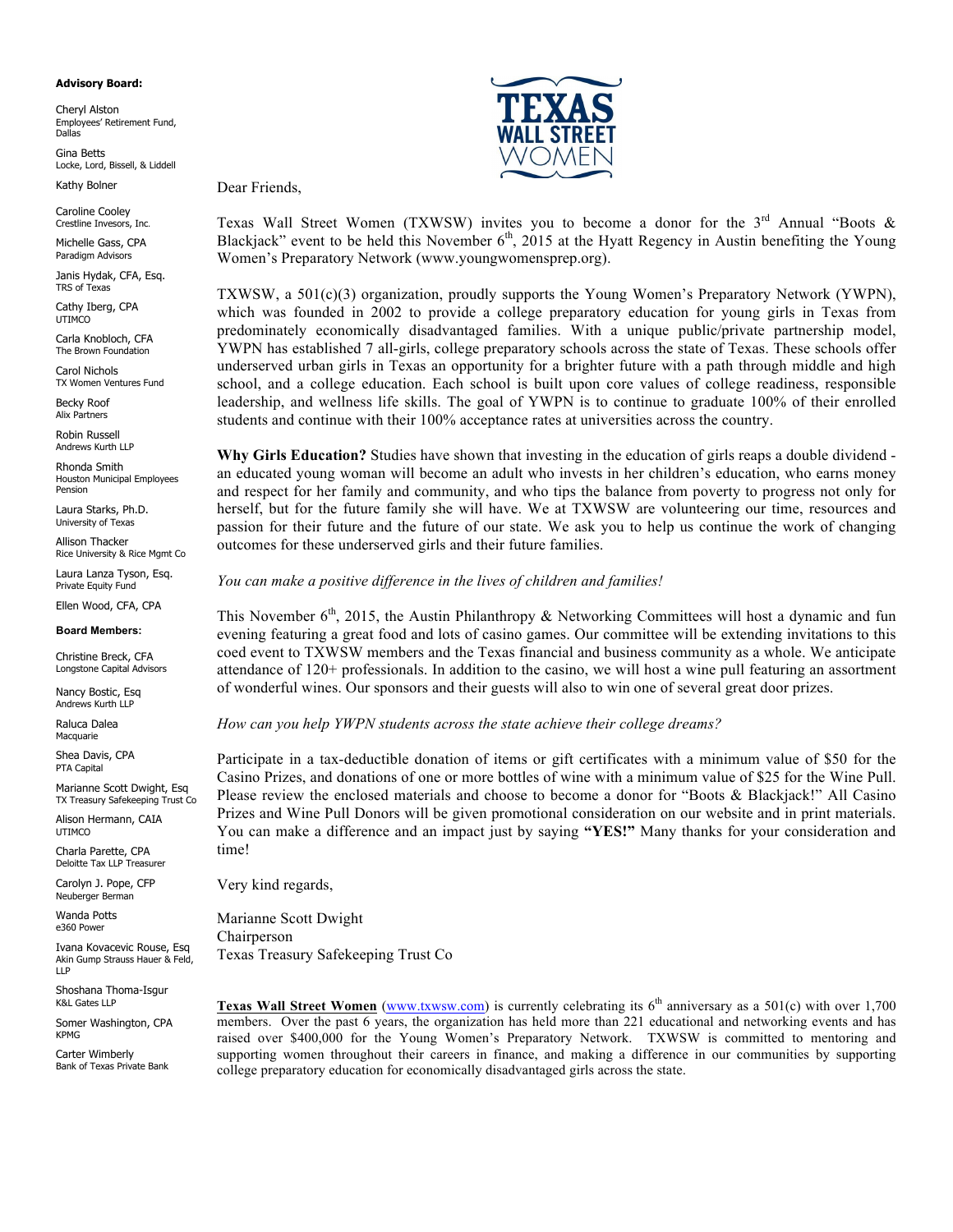

# **Boots & Blackjack: A Casino Night for a Cause November 6<sup>th</sup>, 2015 Austin, Texas**

# **Donation Opportunities to Support the Event**

## **Wine Pull Donations**

The Austin Philanthropy Committee of Texas Wall Street Women are collecting donations of one or more bottles of wine for a wine pull the night of Boots & Blackjack. We are requesting that donated bottles have a minimum retail value of \$25 per bottle. Donations are eligible for IRS tax credits. Donors will be acknowledged in signage at the event and on TXWSW social media. Please fill out the attached form to accompany your donation(s).

### **Door Prize Donations**

The Austin Philanthropy Committee of Texas Wall Street Women is collecting door prize donations for our Boots & Blackjack: A Casino Night for a Cause. We are requesting that donations have a minimum retail value of \$50 each. Donations are eligible for IRS tax credits. Donors will be acknowledged in signage at the event and on TXWSW social media. Please fill out the attached form to accompany your donation(s).

> For Inquiries please contact: Heather Sauber, Director of Development developmentdirector@txwsw.com • 979-575-6067 Please see enclosed donor form